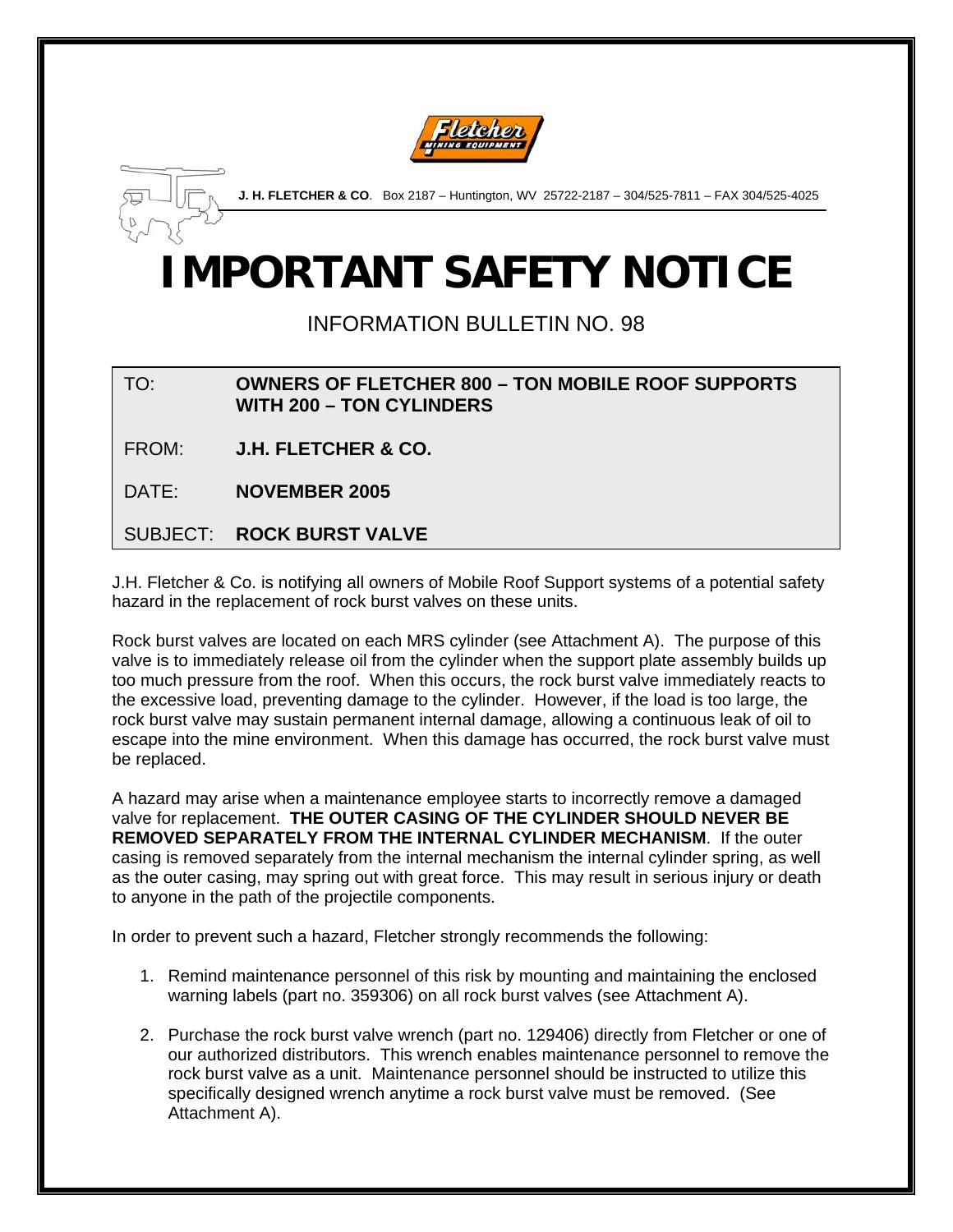Information Bulletin 98 November 2005 Page 2

- 3. ENSURE THAT THE PROPER REPLACEMENT ROCK BURST VALVE HAS BEEN ORDERED FOR YOUR SPECIFIC MACHINE. NOT ALL ROCK BURST VALVES ARE THE SAME. THE PARTS BOOK CONTAINS THE SPECIFIC PART NUMBER FOR EACH ROCK BURST VALVE INCORPORATED INTO THE MACHINE PURCHASED FOR A GIVEN MINE. MAKE SURE THE REPLACEMENT ROCK BURST VALVE PART NUMBER MATCHES THE PART NUMBER IN THE PARTS BOOK. **RELACEMENT WITH AN INCORRECT PART NUMBER CAN LEAD TO CYLINDER FAILURE AND CAUSE SERIOUS INJURY OR DEATH.**
- 4. Ensure all maintenance personnel are properly instructed and trained in the correct method of any maintenance task, including the removal and replacement of the rock burst valve. This information is found in the maintenance manual that was shipped with the MRS machine.

As a reminder, the maintenance removal instructions are:

- 1. Move Mobile Roof Support System away from the pillar line into a safe supported area before you begin to replace the rock burst valve;
- 2. Raise the Roof Support Plate Assembly to a comfortable height;
- 3. Properly block the roof support plate before performing any maintenance inside the machine (see your company representative for instructions on blocking, or contact a Fletcher service representative or engineer at 304/525-7811);
- 4. Lock out and tag out power to the MRS;
- 5. Remove all hydraulic pressure in cylinders before removing the valve;
- 6. Use the rock burst valve wrench to remove the valve (see Attachment A)
- 7. Before placing the new rock burst valve in the cylinder, clean the area thoroughly. Install the new valve and torque to 150 lb. ft. (203 Nm) using the new wrench;
- 8. Remove blocking material, lock out and tag out apparatus, and restart the machine;
- 9. To test the new valve, extend support plate assembly against the roof. If the new rock burst valve does not leak, the machine can be returned to service.

Fletcher encourages you to instruct and notify all maintenance personnel to read and follow this notice.

If you have any questions regarding this issue, contact John Reckard, at J.H. Fletcher & Co., 304/525-7811, ext. 258.